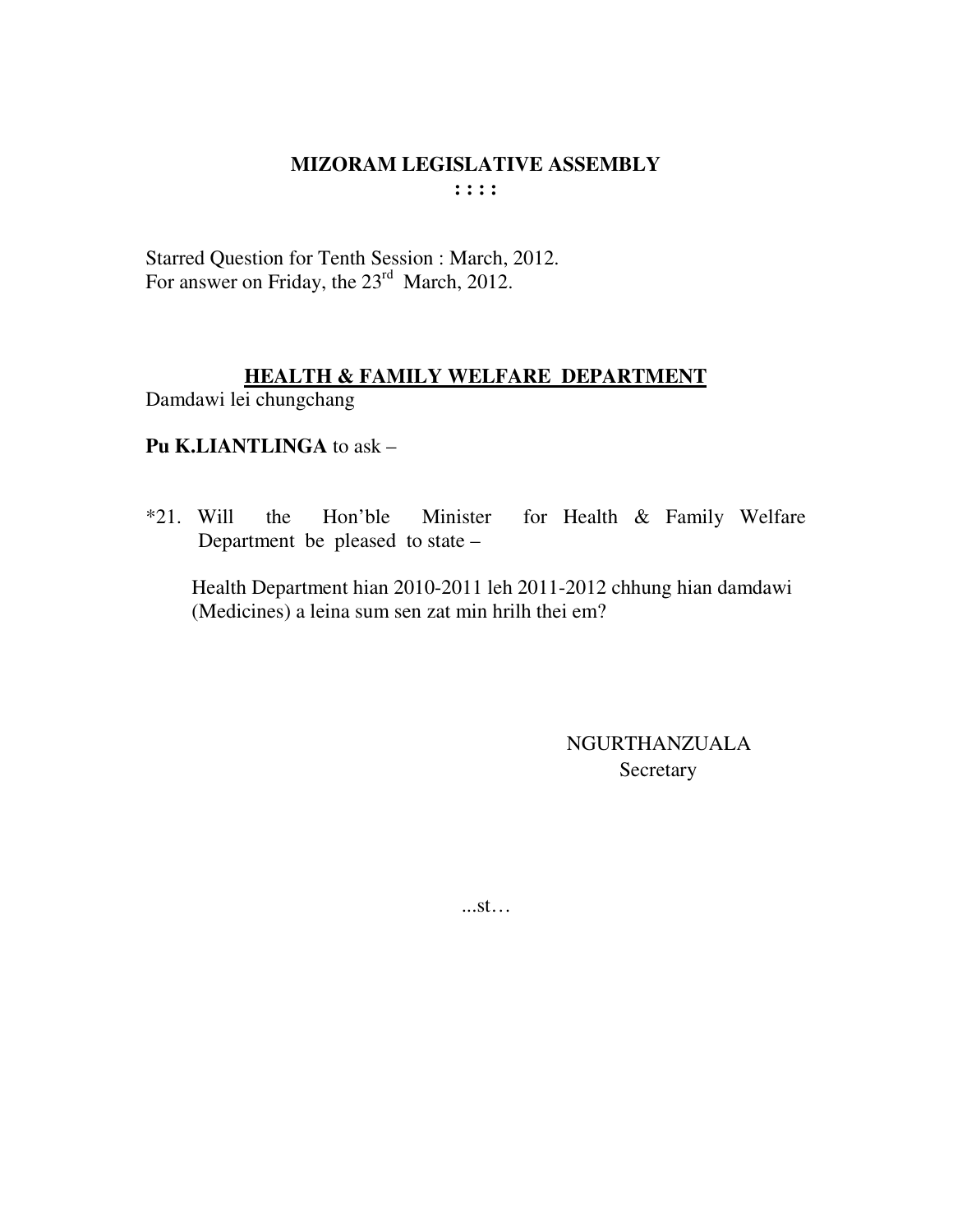Starred Question for Tenth Session : March, 2012 For answer on Friday, the 23<sup>rd</sup> March, 2012

## **PUBLIC WORKS DEPARTMENT**

Aizawl – Tuipang NH 54 chungchang.

## **Pu B. LALTHLENGLIANA** to ask –

- \*22. Will the Hon'ble Minister for Public Works Department be pleased to state –
	- (a) Nh 54 Aizawl Tuipang via Serchhip & Hnahthial hi chei that tumna a awm em?
	- (b) Awm ta se Tender chhuah a ni em?
	- (c) Contractor thlanfel a ni tawh em?
	- (d) Tunge?
	- (e) Estimate engzatnge?
	- (f) Engtikah nge hna tan a nih dawn?

NGURTHANZUALA **Secretary**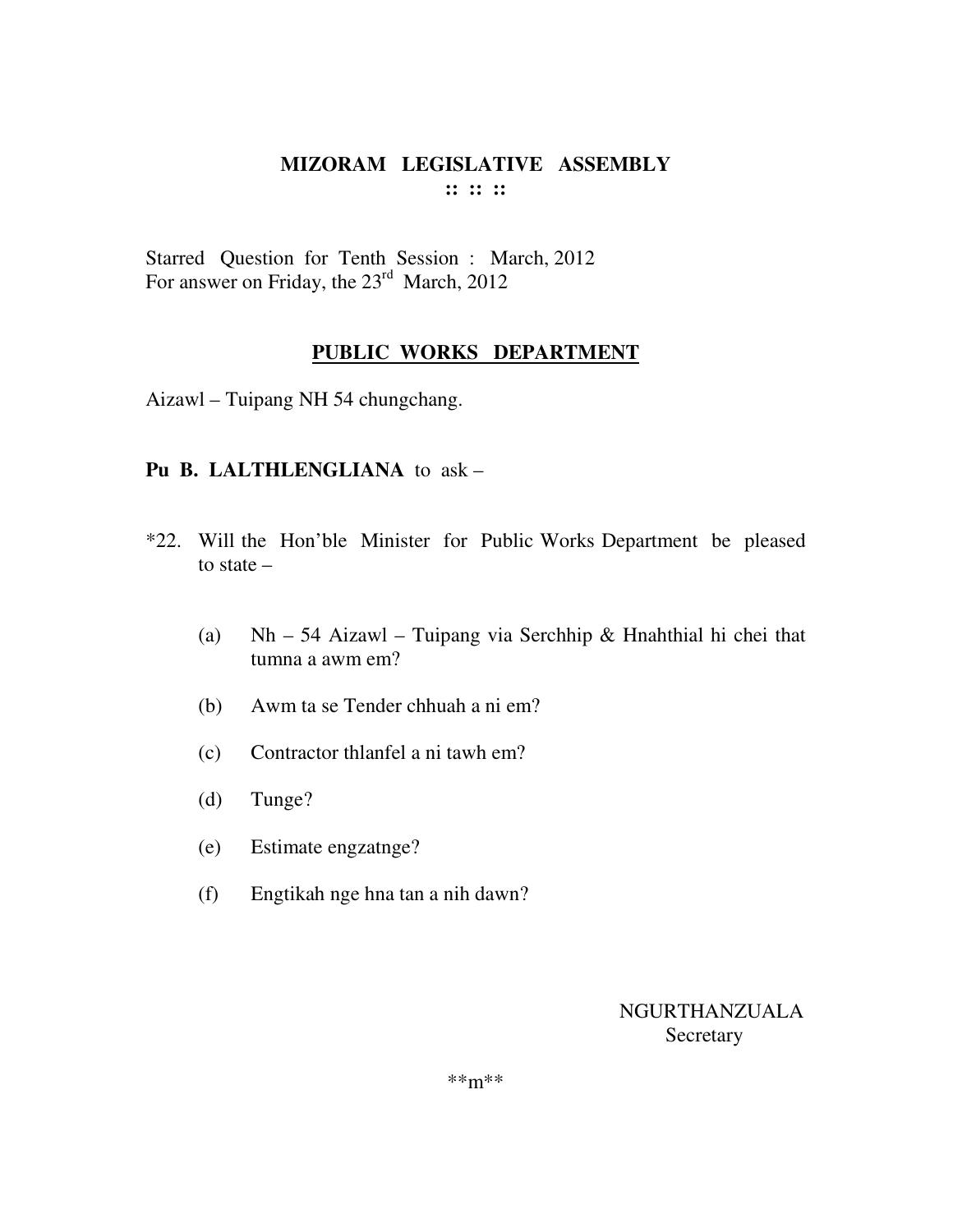Starred Question for Tenth Session : March, 2012.<br>For answer on Friday, the 23<sup>rd</sup> March, 2012.

## ANIMAL HUSBANDRY & VETERINARY DEPARTMENT

Sakawrdai a Veterinary dispensary dah chungchang

#### Pu R.L. PIANMAWIA to ask -

\*23. Will the Hon'ble Minister for Animal Husbandry & Veterinary Department be pleased to state –

Sakawrdaiah Veterinary dispensary dah theih dan a awm em?

**NGURTHANZUALA** Secretary

 $\dots h\dots$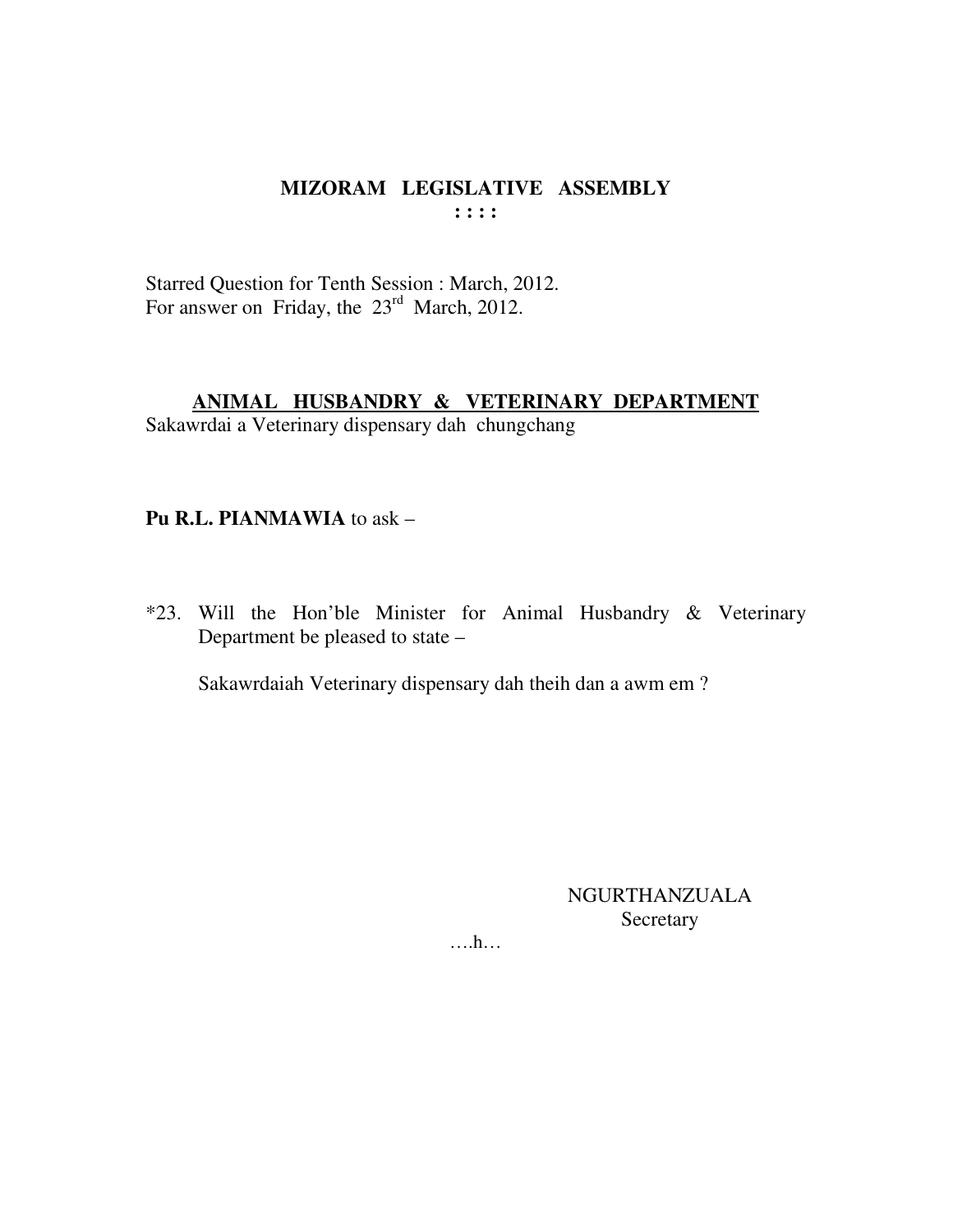Starred Question for Tenth Session : March, 2012. For answer on Friday, the  $23<sup>rd</sup>$  March, 2012.

#### **PUBLIC HEALTH ENGINEERING DEPARTMENT**

Tui harsatna sutkian nan a Sorkar hmalakna chungchang

#### **Dr. R. LALTHANGLIANA** to ask –

\*24. Will the Hon'ble Minister for Public Health Engineering Department be pleased to state –

 Buarpui leh a chhehvela Tui harsatna sutkian nan hian Sorkar hian hmalakna thar a nei em?

> NGURTHANZUALA Secretary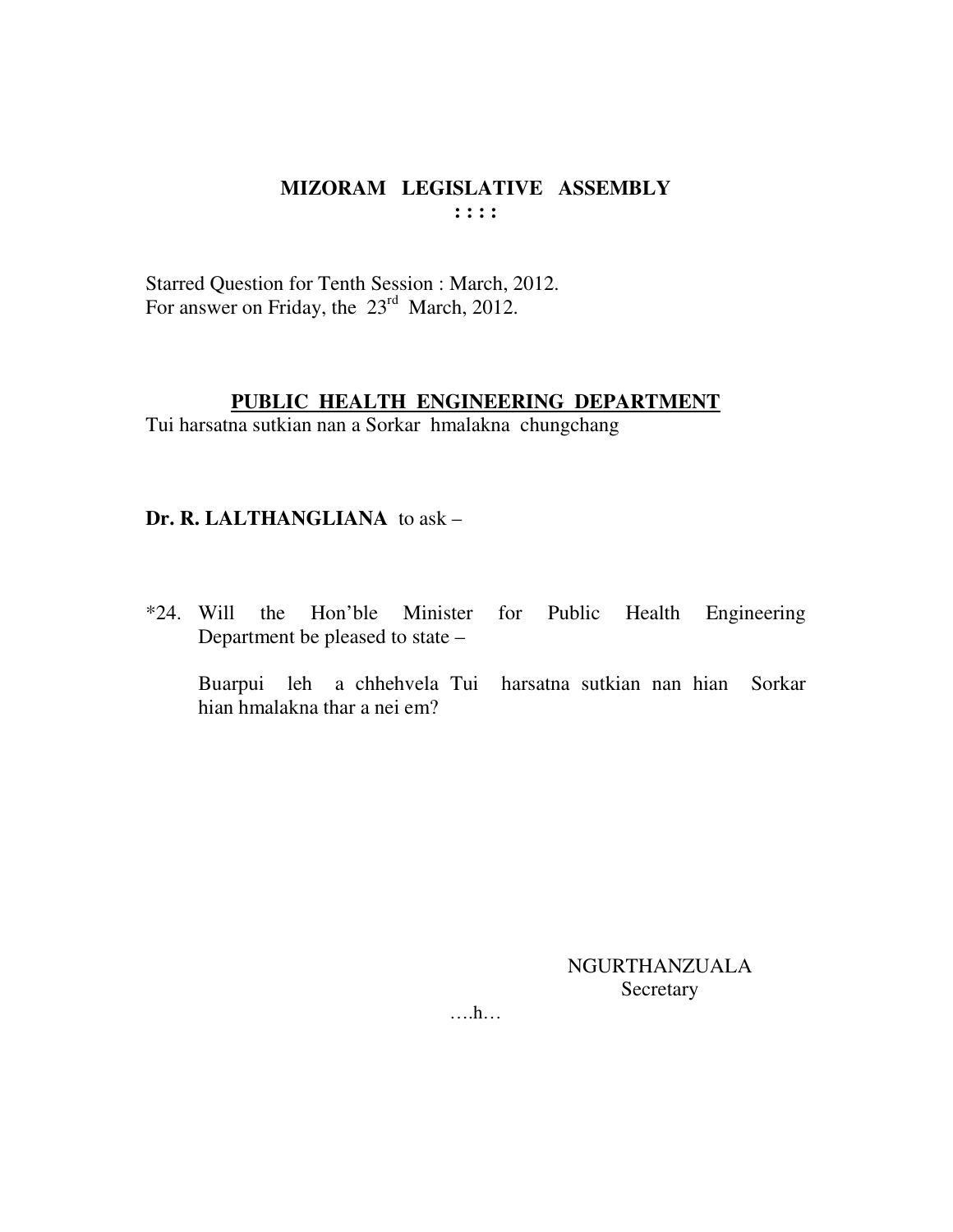Starred Question for Tenth Session : March, 2012. For answer on Friday , the 23<sup>rd</sup> March, 2012.

## **HIGHER & TECHNICAL EDUCATION DEPARTMENT**

Post Matric Scholarship chungchang

## **Pu P.P. THAWLA** to ask –

- \*25. Will the Hon'ble Minister for Higher & Technical Education Department be pleased to state –
	- a) Mizoram State Sorkarin Post Matric Scholarship a pek theihte hi kumkhat chhunga chhungkaw sum lakluh engzat chin te nge ni ?
	- b) Kum khat chhunga sum lakluh zat tuk hi tih danglam/tih san theih a ni em ?

NGURTHANZUALA Secretary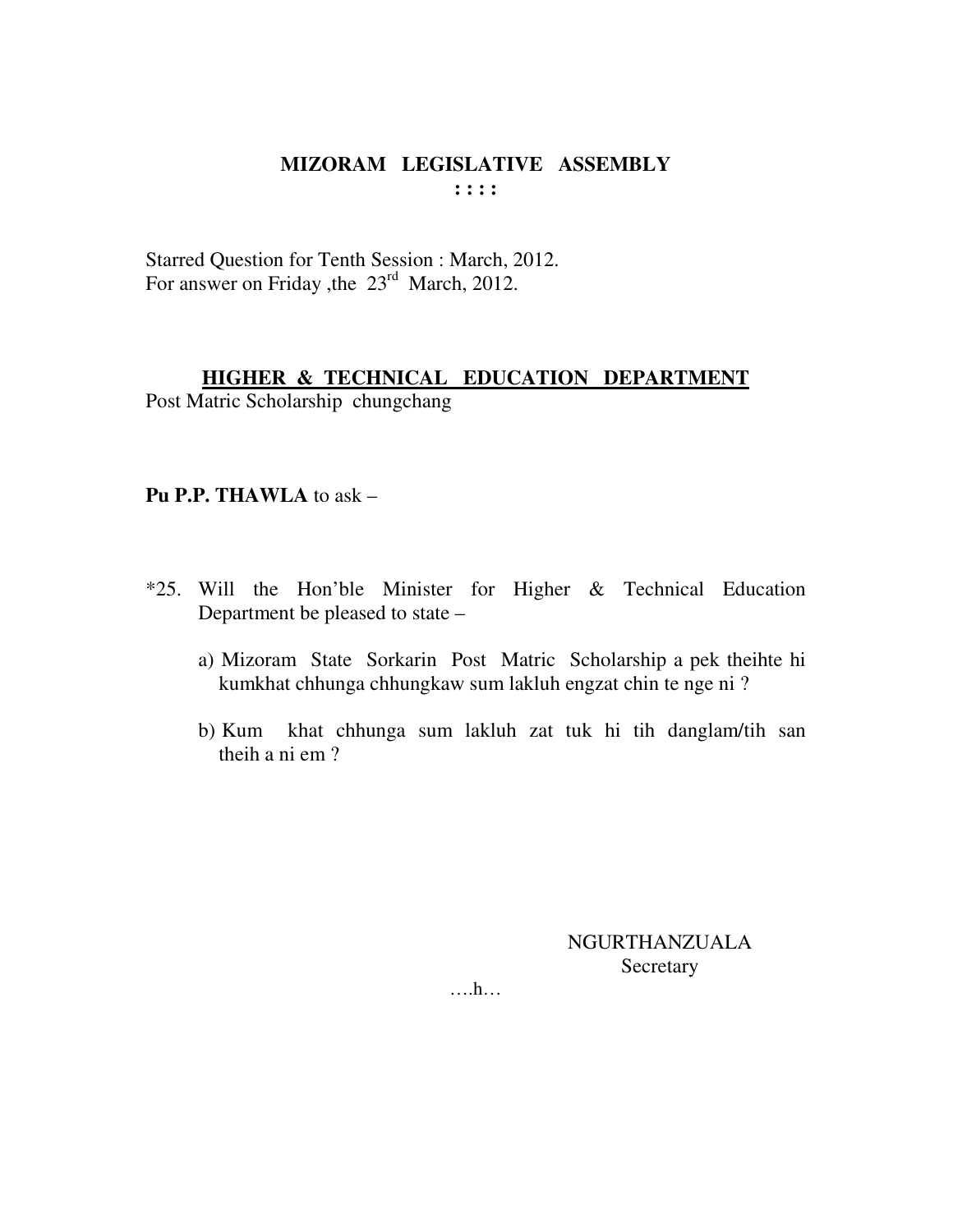Starred Question for Tenth Session : March, 2012. For answer on Friday, the 23<sup>rd</sup> March, 2012.

#### **TRANSPORT DEPARTMENT**

Taxi leh city Bus chungchang.

#### **Pu C. RAMHLUNA** to ask -

- \*26. Will the Hon'ble Minister for Transport Department be pleased to state –
	- (a) Aizawl khawpui chhungah Taxi service lai engzatnge awm ?
	- (b) Kum 2010 2011 leh kum 2011 2012 chhungin Aizawlah Taxi register thar engzatnge awm ?
	- (c) Kum 2010 2011 leh kum 2011 2012 chhung hian Aizawl khawpui atan city Bus permit engzatnge pek chhuah thar a nih ?

NGURTHANZUALA Secretary.

…nt…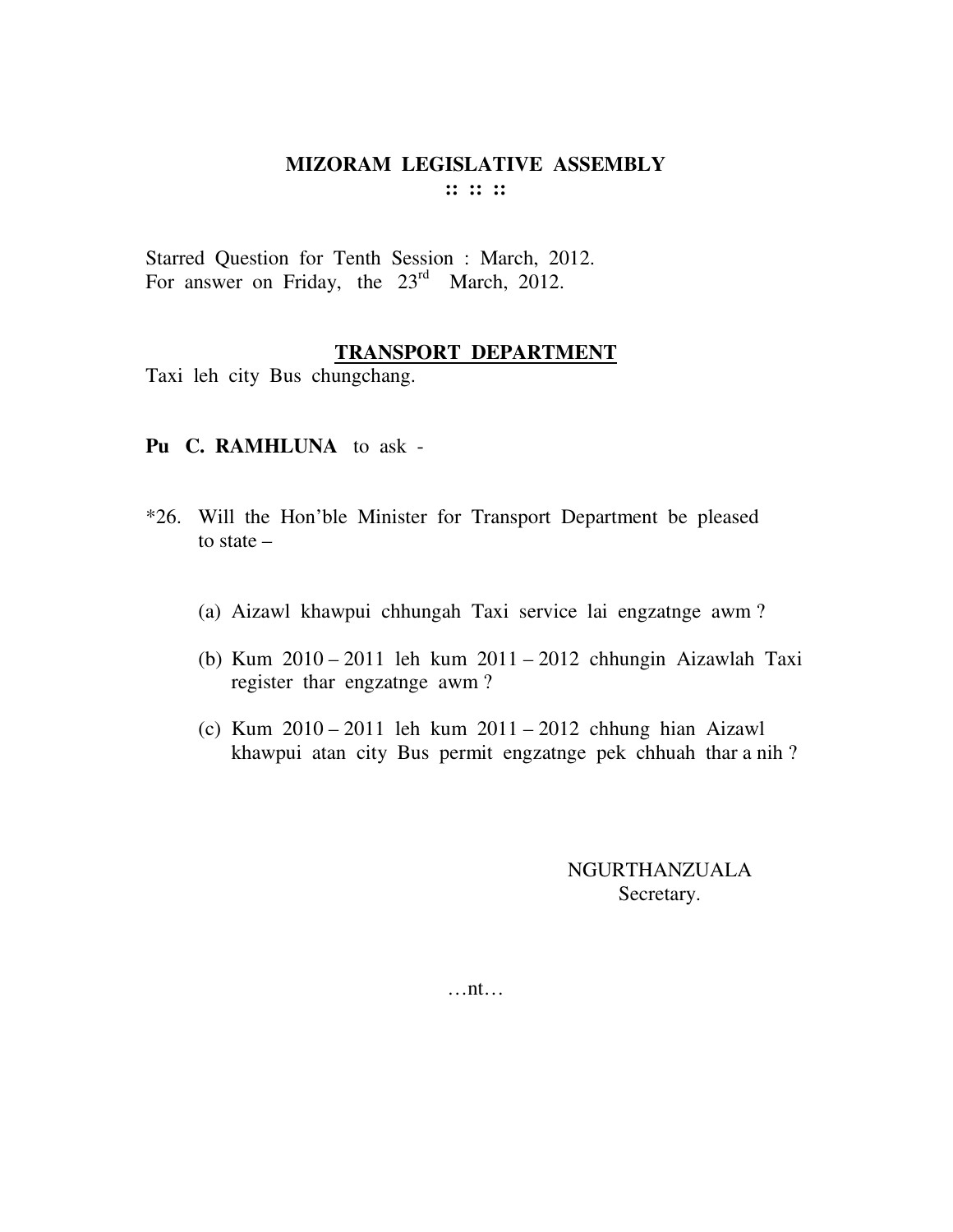## **MIZORAM LEGISLATIVE ASSEMBLY**

**: : : :** 

Starred Question for Tenth Session : March, 2012. For answer on Friday, the 23<sup>rd</sup> March, 2012.

## **TRANSPORT DEPARTMENT**

ZDU tana Sorkar hmalakna chungchang

## **Pu LALDUHOMA** to ask –

- \*27. Will the Hon'ble Minister for Transport Department be pleased to state –
	- a) Zoram Drivers Union te tan hian Department of Road Transport and Highway, Govt. of India-ah Crane leh Ambulance dilsak hi Sorkarin tha a ti em?
	- b) Road Safety Week hmanna atan hian ZDU hnenah sum engzatnge pek a nih thin?

 NGURTHANZUALA **Secretary** 

..st…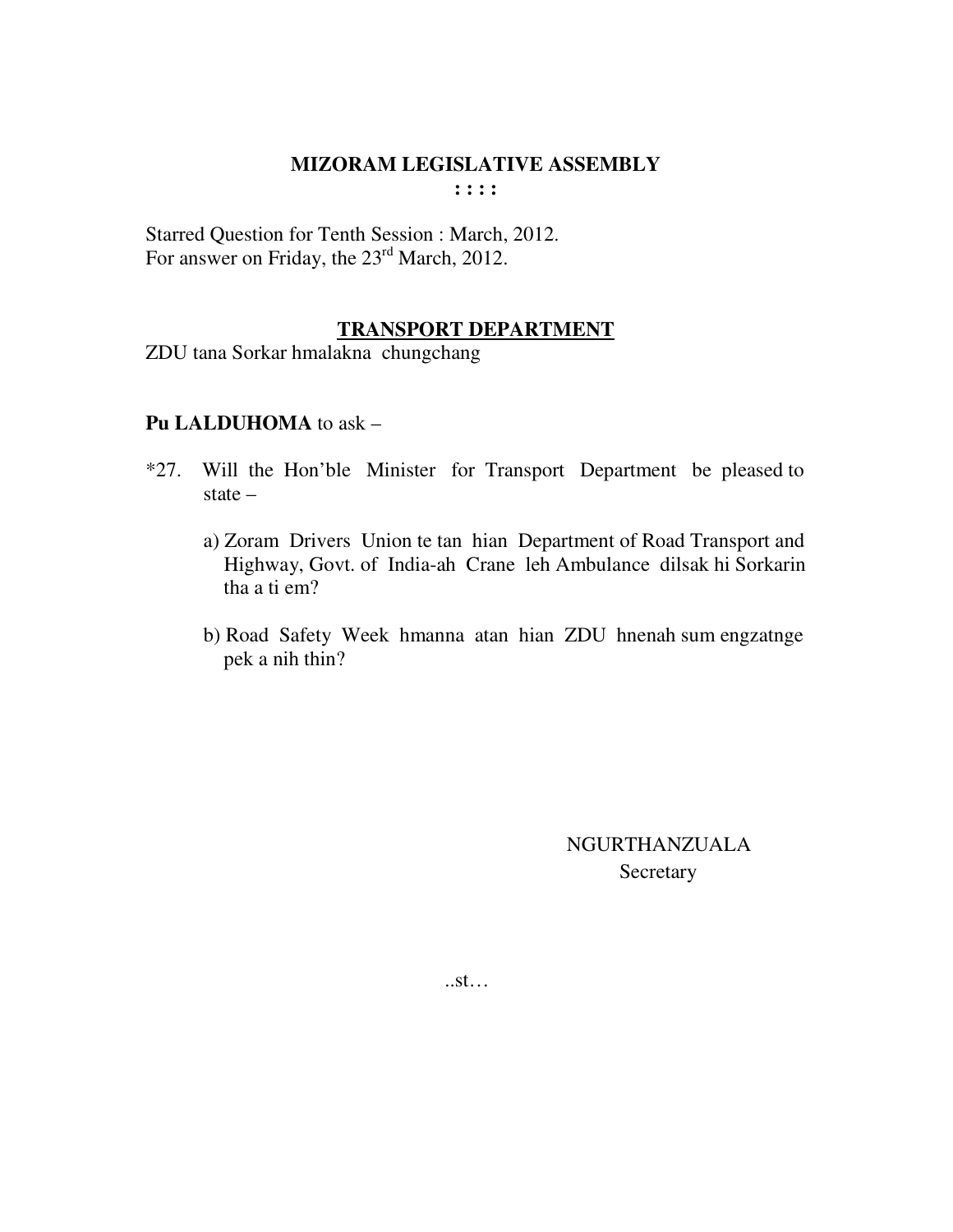Starred Question for Tenth Session : March, 2012 For answer on Friday, the 23<sup>rd</sup> March, 2012

## **SOIL & WATER CONSERVATION DEPARTMENT**

Dumkhal luikam ven chungchang.

## **Pu K. LALRINTHANGA** to ask –

\*28. Will the Hon'ble Minister for Soil & Water Conservation Department be pleased to state –

Kolasib District chhunga Dumkhal lui kam fur tui lianin a lak hek nasat lutuk khu Sorkarin ven tumna a nei em?

> NGURTHANZUALA Secretary

\*\*m\*\*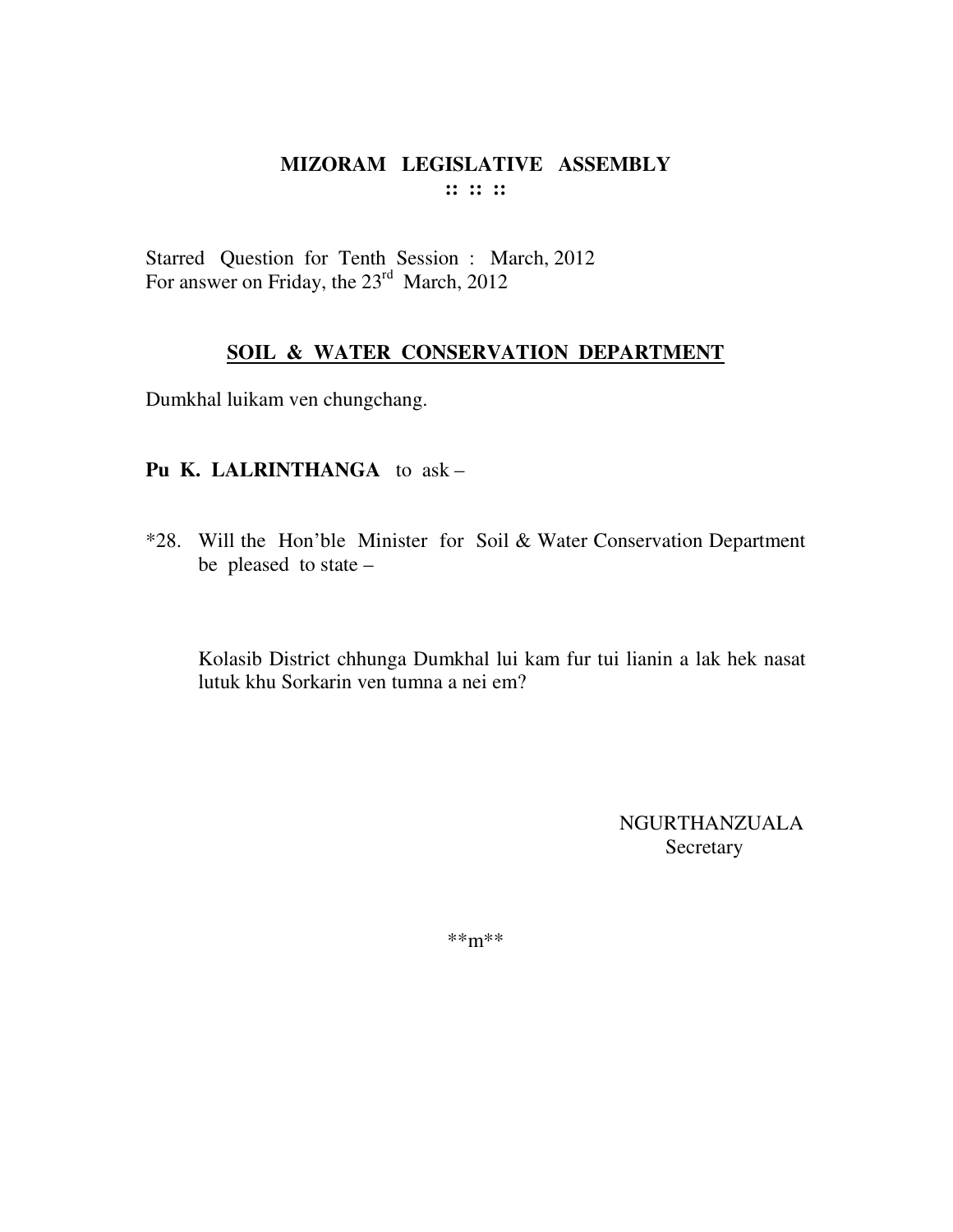#### **MIZORAM LEGISLATIVE ASSEMBLY**  $\cdots$

Starred Question for Tenth Session : March, 2012.<br>For answer on Friday, the  $23^{\text{rd}}$  March, 2012.

#### **HOME DEPARTMENT**

Sainik School, Chhingchhip chungchang

Pu K. LIANZUALA to ask -

\*29. Will the Hon'ble Minister for Home Department be pleased to state -

a) Sainik School Chhingchhip hi engtikah nge hna thawh tan a nih dawn?

b) Consultancy firm leh Contractor-te tihfel a ni tawh em?

c) Engtikah nge Foundation Stone phum beisei a nih?

**NGURTHANZUALA** Secretary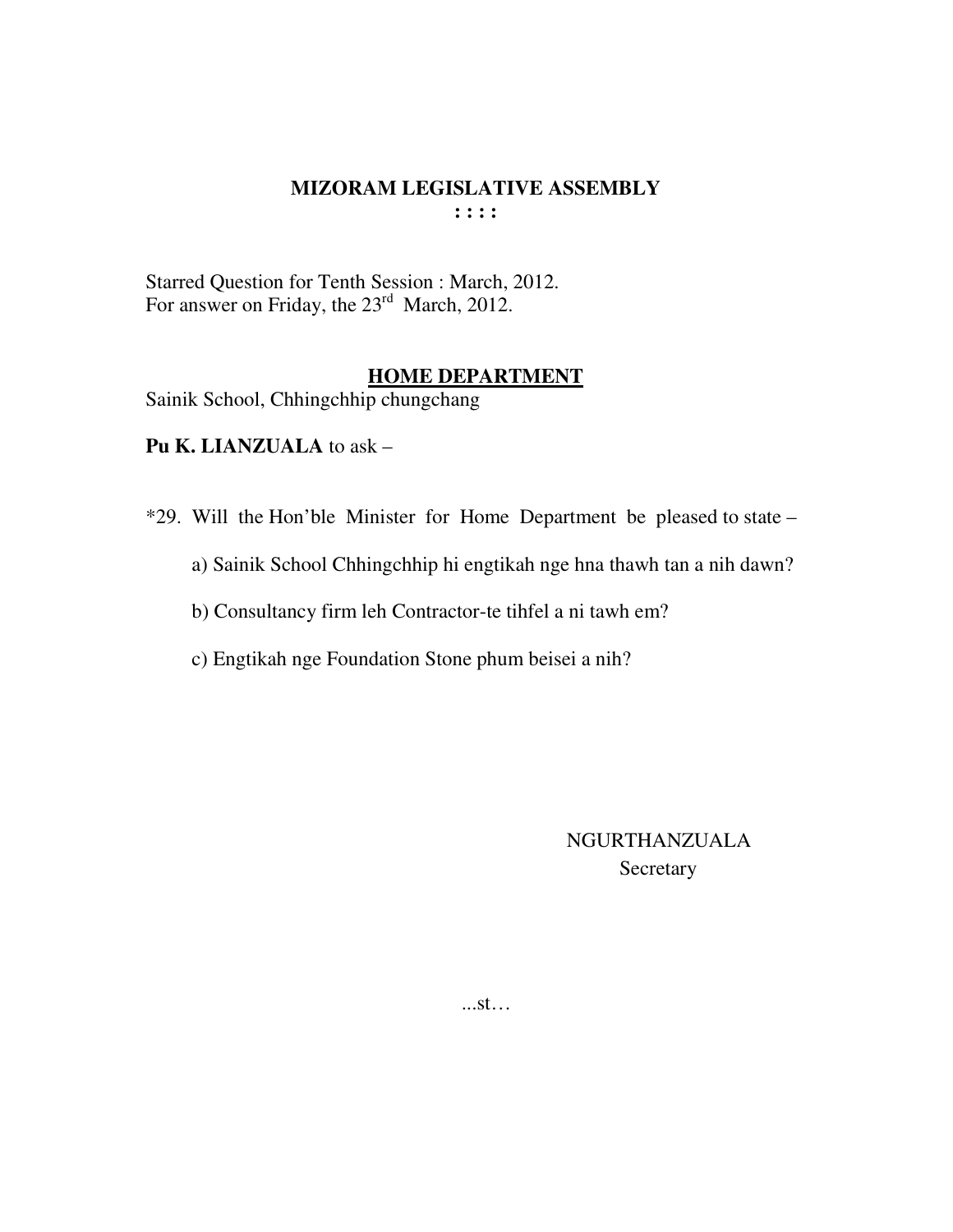Starred Question for Tenth Session : March, 2012 For answer on Friday, the 23<sup>rd</sup> March, 2012

#### **HOME DEPARTMENT**

Assam Rifles insawn chungchang.

**Pu LALDUHOMA**<br>**Pu K. LIANZUALA**  $\}$  to ask –

\*30. Will the Hon'ble Minister for Home Department be pleased to state -

Assam Rifles-te hi engtikahnge Zokhawsangah an insawn theih ang?

**NGURTHANZUALA** Secretary

 $***m***$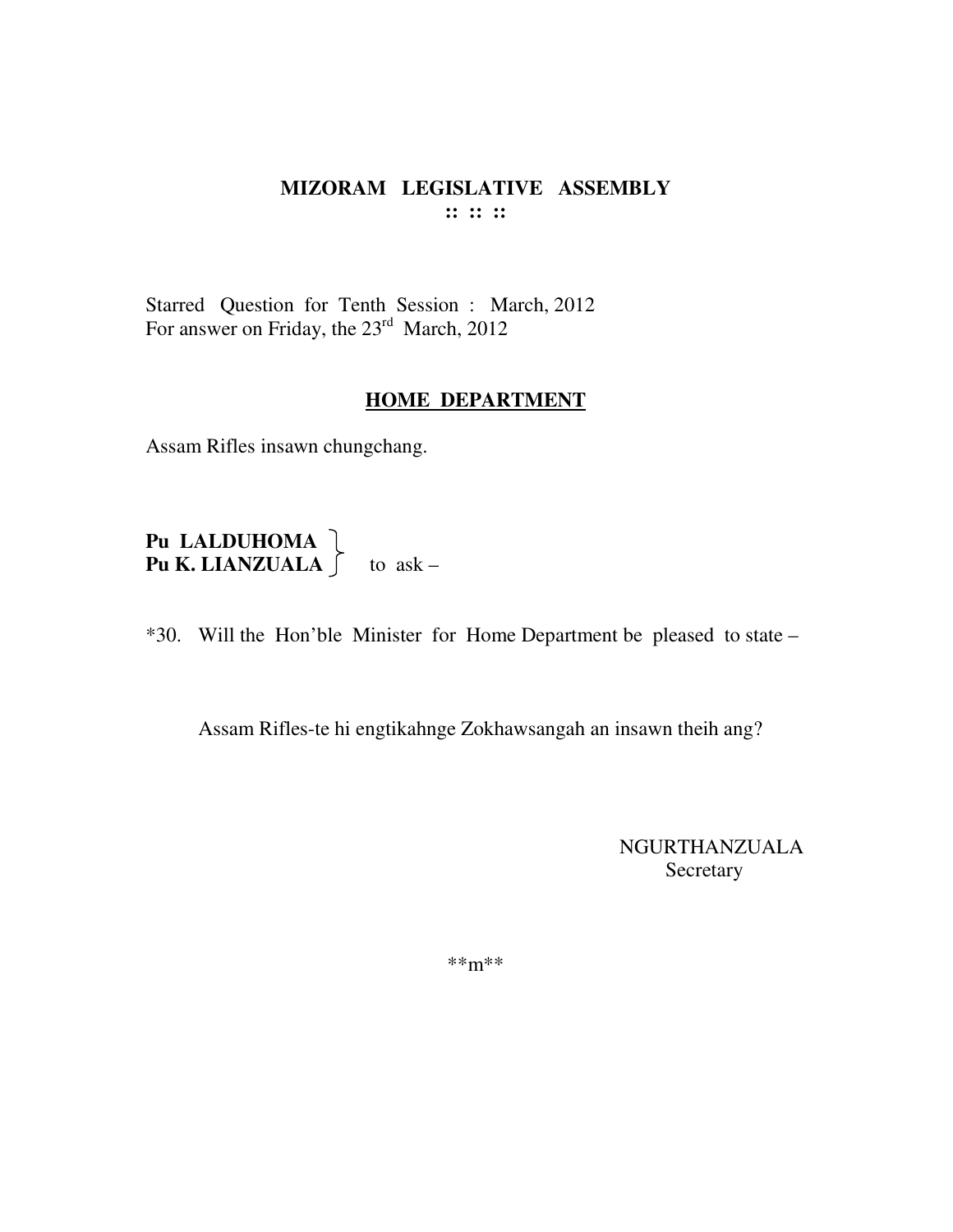Starred Question for Tenth Session : March, 2012. For answer on Friday, the 23<sup>rd</sup> March, 2012.

## **HORTICULTURE DEPARTMENT**

Aieng leh Sawhthing chungchang

## **Pu LALDUHOMA** to ask –

- \*31. Will the Hon'ble Minister for Horticulture Department be pleased to state –
	- a) Aieng leh Sawhthing Dehydration Unit engzatnge awm, khawiah te nge ? Engtik atanga din nge ni hlawm ?
	- b) Heng Dehydration Unit Capacity hi engzatnge ni a, engzatnge an dehchhuah tawh ?
	- c) Biomass Cum Electric Driers engzatnge awm, khawiah te nge ?

NGURTHANZUALA **Secretary**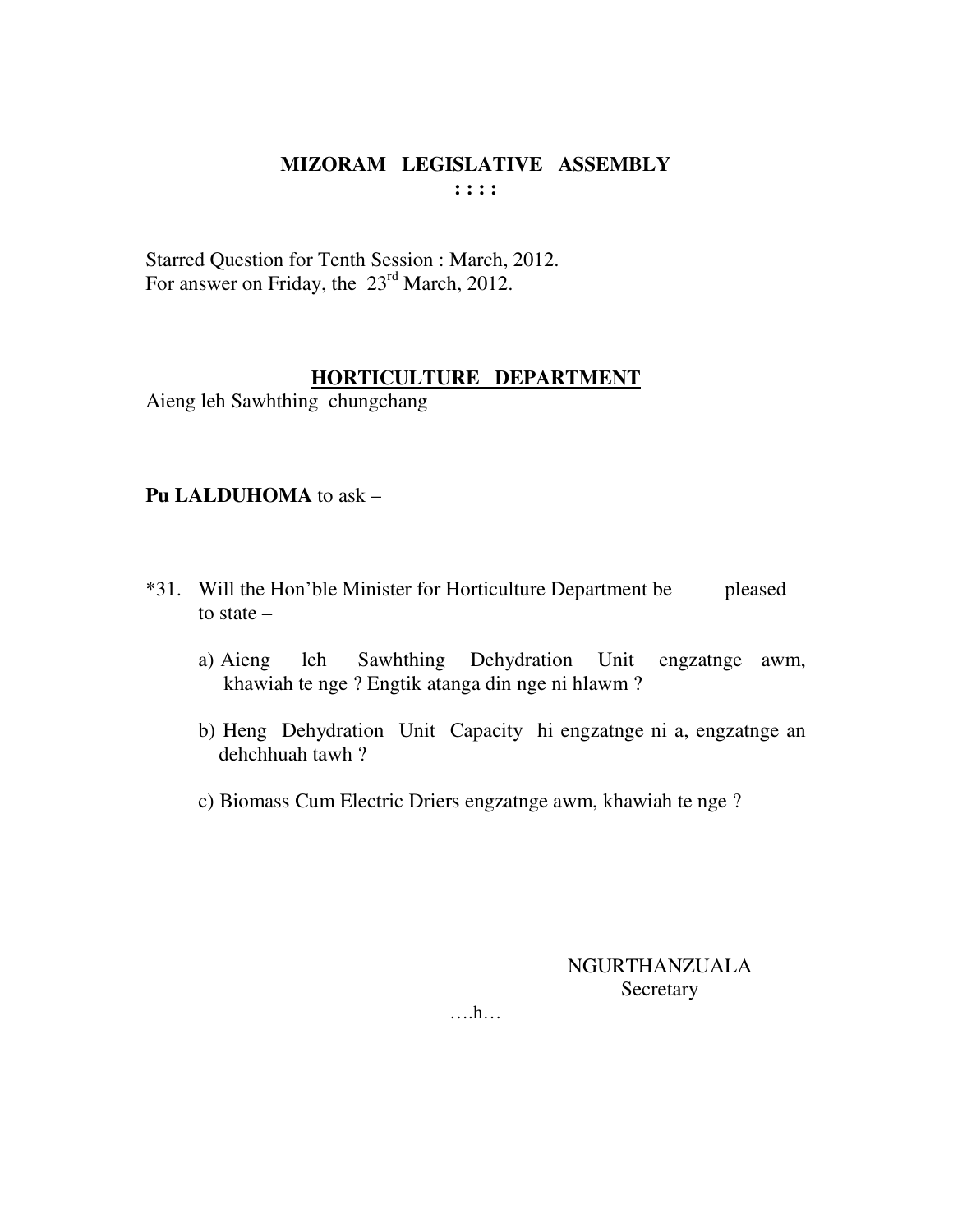Starred Question for Tenth Session : March, 2012 For answer on Friday, the 23<sup>rd</sup> March, 2012

## **TOURISM DEPARTMENT**

Tourist Lodge chungchang.

## **Pu LALTHANSANGA** to ask –

- \*32. Will the Hon'ble Minister for Tourism Department be pleased to state –
	- (a) Tourist Lodge hi sak mek engzatnge awm?
	- (b) Khawi hmunah te nge?
	- (c) Sak zawh tawh engzatnge awm?
	- (d) Chung zingah chuan Kum 2011 2012 (Financial Year) chhung hian engzatnge hawnthar awm?

NGURTHANZUALA **Secretary**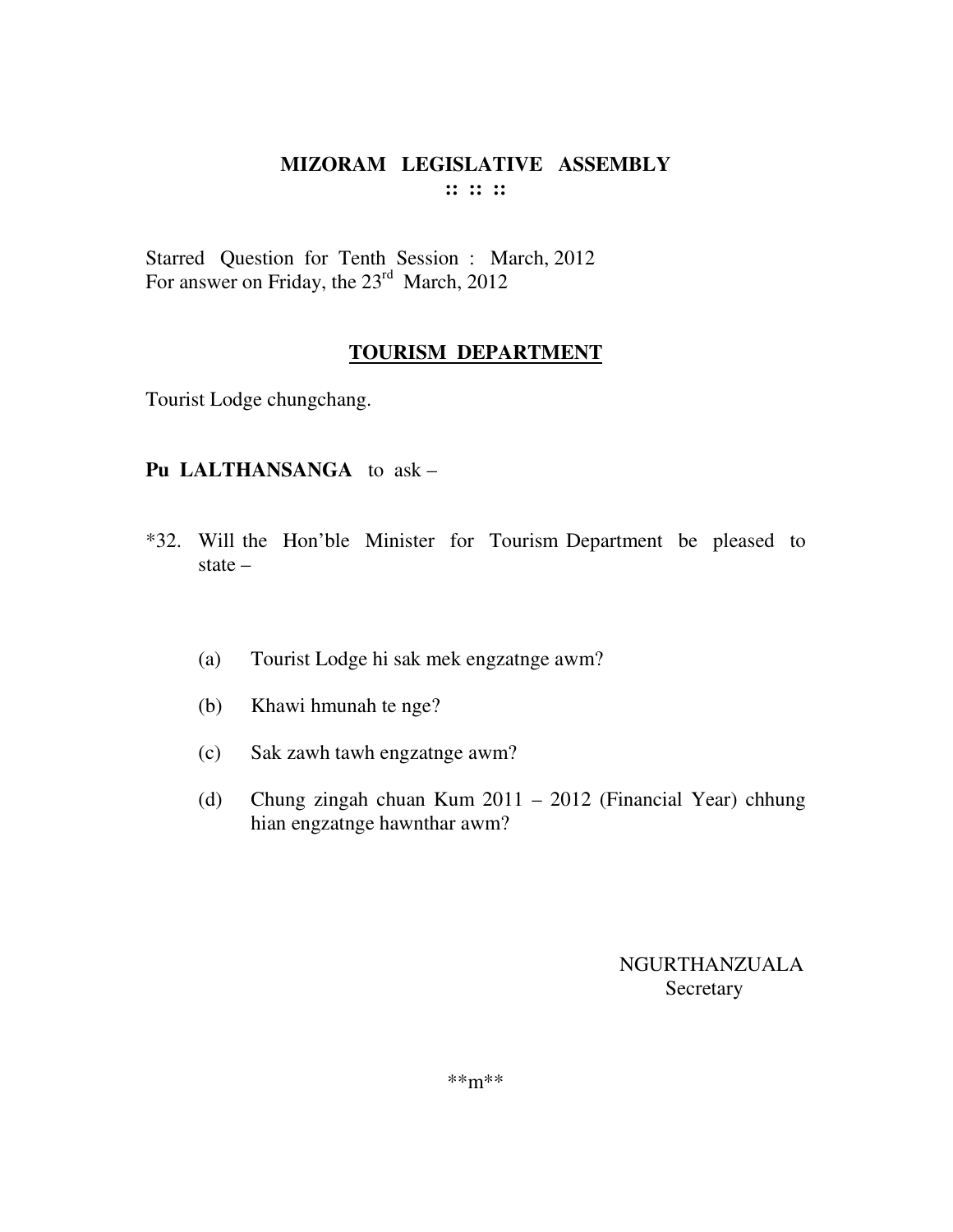Starred Question for Tenth Session : March, 2012. For answer on Friday, the 23<sup>rd</sup> March, 2012.

## **URBAN DEVELOPMENT & POVERTY ALLEVIATION DEPARTMENT**

Thingdawl khua chungchang

## **Pu HMINGDAILOVA KHIANGTE** to ask –

\*33. Will the Hon'ble Minister for Urban Development & Poverty Alleviation Department be pleased to state –

 Thingdawl khua chu Kolasib town huam chhunga awm a ni a. Kolasib in urban a puan anih zar zovin development duhawm tak tak an dawn ang khu Thingdawl khua hian an dawng ve thei em ?

> NGURTHANZUALA **Secretary**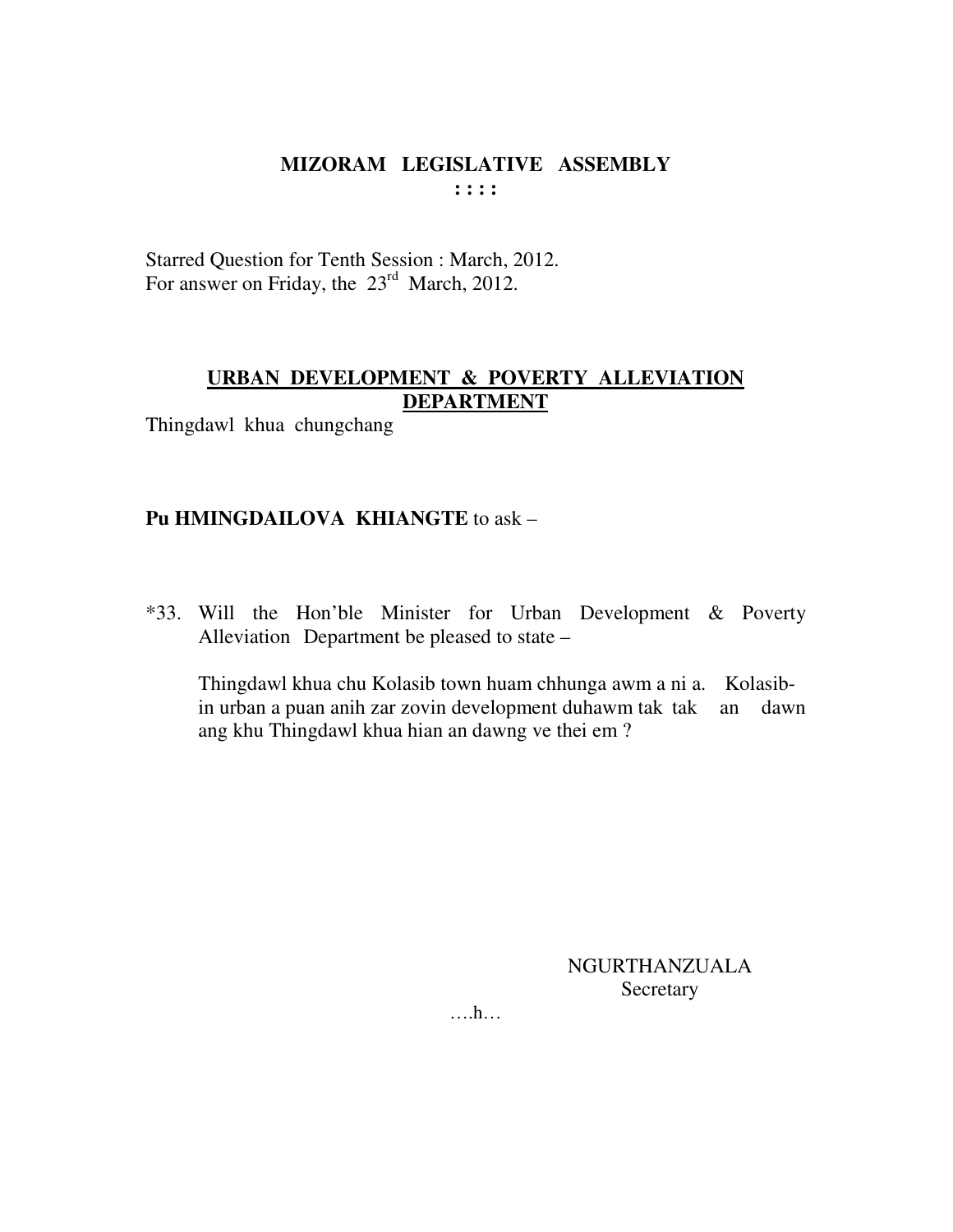Starred Question for Tenth Session : March, 2012. For answer on Friday, the 23<sup>rd</sup> March, 2012.

## **GENERAL ADMINISTRATION DEPARTMENT**

SDO (C) Office building leh quarter sak chungchang

## Pu R.L. PIANMAWIA to ask -

\*34. Will the Hon'ble Minister for General Administration Department be pleased to state  $-$ 

SDO (C) Sakawrdai atan Office building leh quarters engtikahnge sak a nih ang?

> **NGURTHANZUALA** Secretary

 $\dots$ ...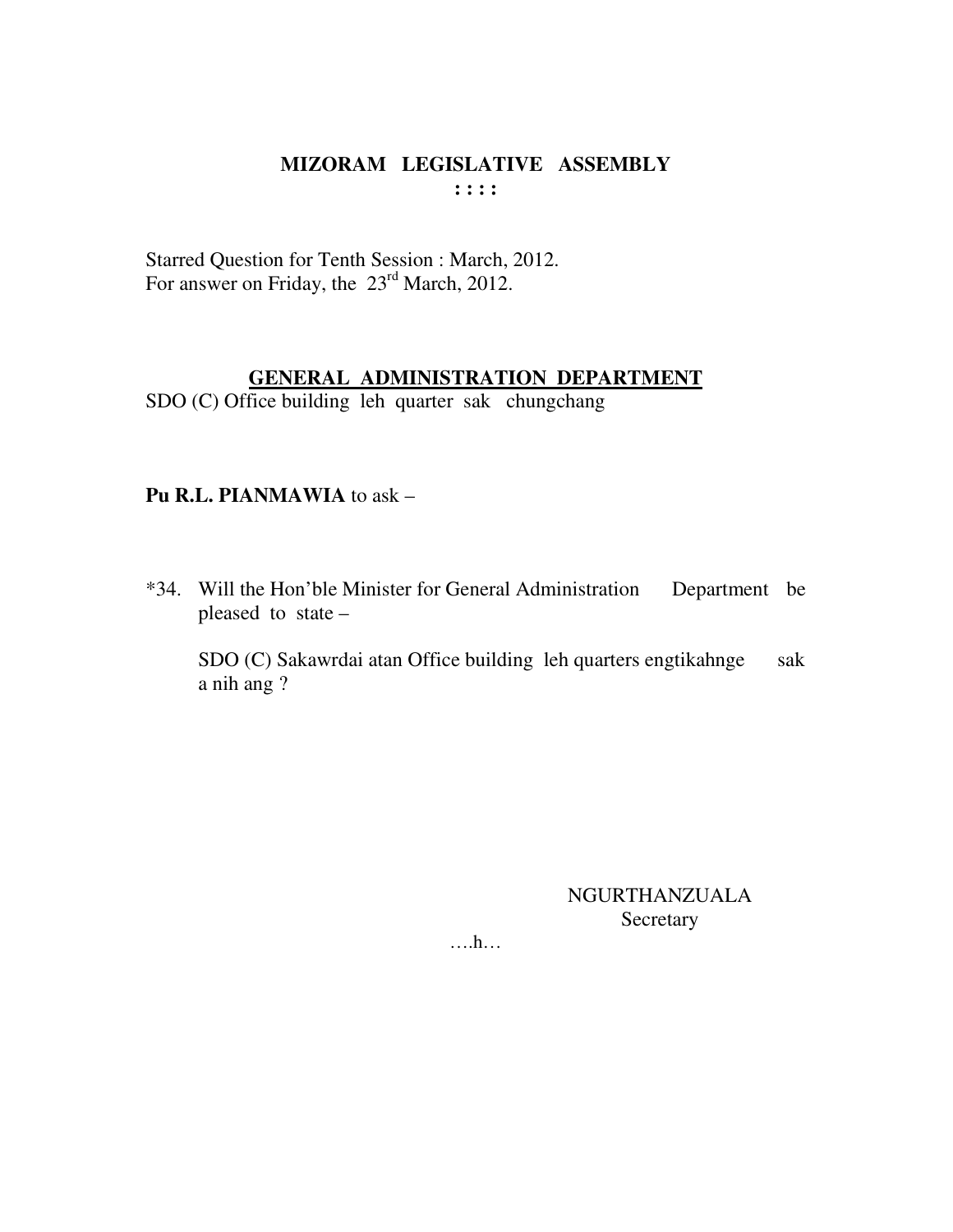## **MIZORAM LEGISLATIVE ASSEMBLY**

 $: : : :$ 

Starred Question for Tenth Session : March, 2012. For answer on Friday, the 23<sup>rd</sup> March, 2012.

#### **HEALTH & FAMILY WELFARE DEPARTMENT**

BPL Family-te tana Health Care Scheme hman chungchang

## Pu C. RAMHLUNA to ask -

\*35. Will the Hon'ble Minister for Health & Family Welfare Department be pleased to state –

Health Care Scheme hi BPL Family-te tan hian awlsam deuh zawka hman dan sorkarin a ngaihtuah sak thei lawm ni?

> NGURTHANZUALA Secretary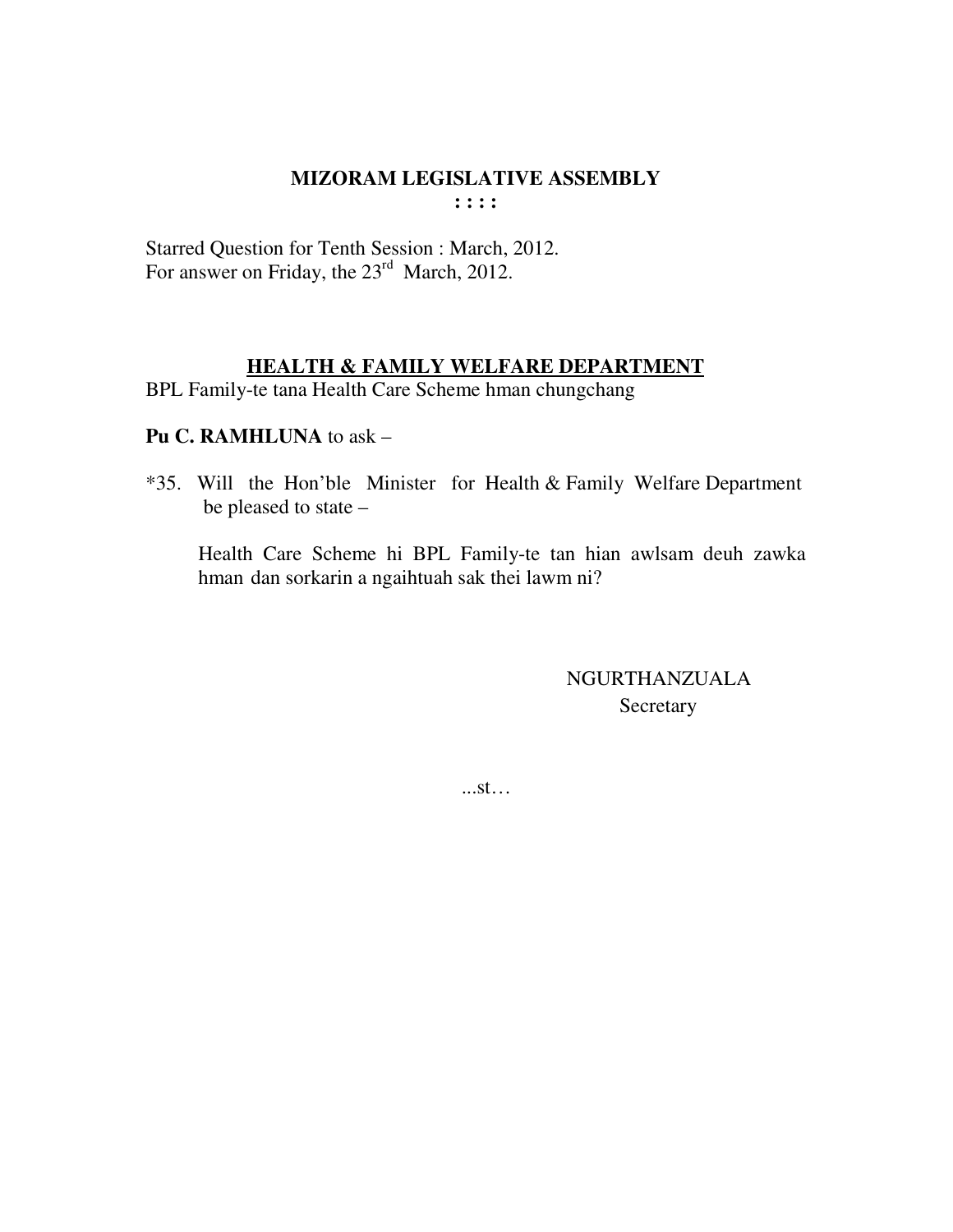#### **MIZORAM LEGISLATIVE ASSEMBLY**  $1:1:1$

Starred Question for Tenth Session : March, 2012. For answer on Friday, the 23<sup>rd</sup> March, 2012.

## LABOUR, EMPLOYMENT & INDUSTRIAL TRAINING **DEPARTMENT**

The Mizoram Shops & Establishment Act chungchang

## Pu LALDUHOMA to ask -

\*36. Will the Hon'ble Minister for Labour, Employment & Industrial Training Department be pleased to state -

The Mizoram Shops & Establishment Act, 2010 leh Rules 2011 hi hman a ni tawh em? A la nih loh chuan engvang nge?

> **NGURTHANZUALA** Secretary

 $S$ . St.  $\ldots$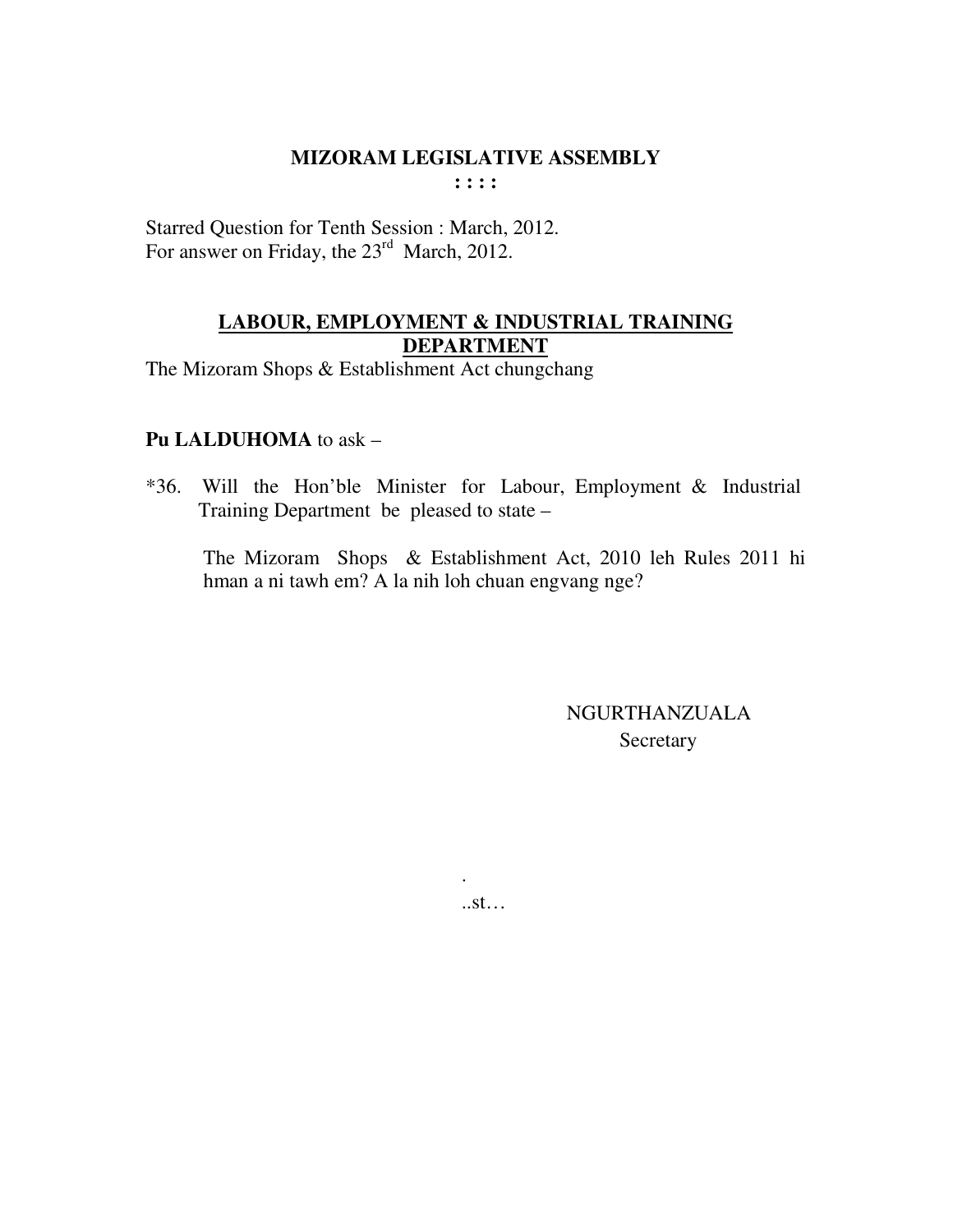Starred Question for Tenth Session : March, 2012. For answer on Friday, the  $23^{\text{rd}}$  March, 2012.

## RURAL DEVELOPMENT DEPARTMENT

Job card chungchang

## Pu T.T. ZOTHANSANGA to ask -

- \*37. Will the Hon'ble Minister for Rural Development Department be pleased to state
	- a) Kum 2008 July Kum 2009 June inkarah Job Card Mizoram pumah engzatnge paih a nih?
	- b) Job Card paih zat RD Block wise-in min hrilh thei em?

**NGURTHANZUALA** Secretary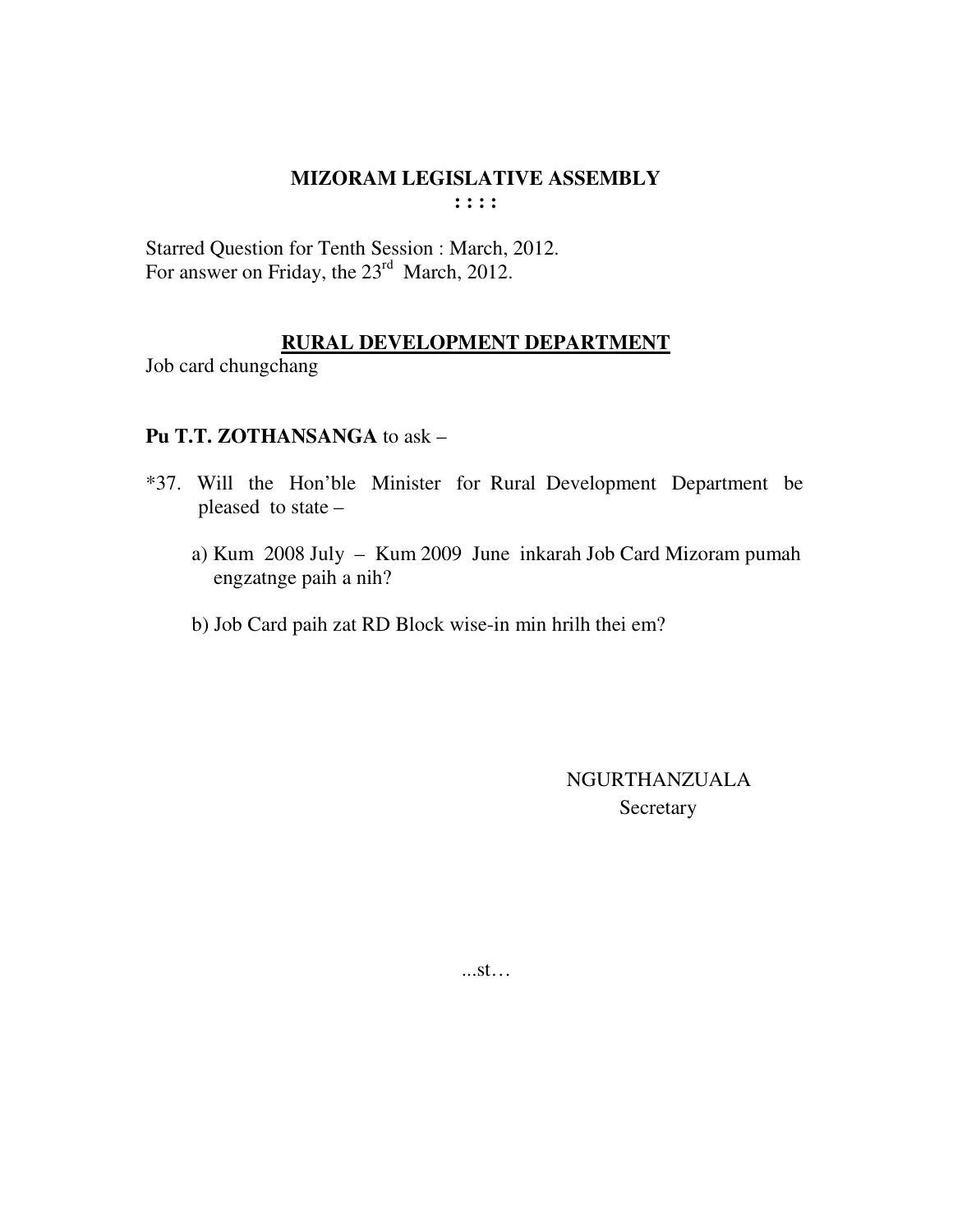Starred Question for Tenth Session : March, 2012. For answer on Friday, the 23<sup>rd</sup> March, 2012.

# **LAND REVENUE & SETTLEMENT DEPARTMENT**

Bawngkawn Brigade Ram chungchang.

Pu K. LIANTLINGA to ask -**Pu T.T. ZOTHANSANGA** 

- \*38. Will the Hon'ble Minister for Land Revenue & Settlement Department be pleased to state –
	- (a) Bawngkawn Brigade Ram (Community Development Project Area) huam chhunga L.S.C engemaw zat cancelled tura tih kha cancelled fel an ni tawh em ?
	- (b) Bawngkawn Brigade Ram buai kha chinfel a ni tawh em ?

NGURTHANZUALA Secretary.

…nt…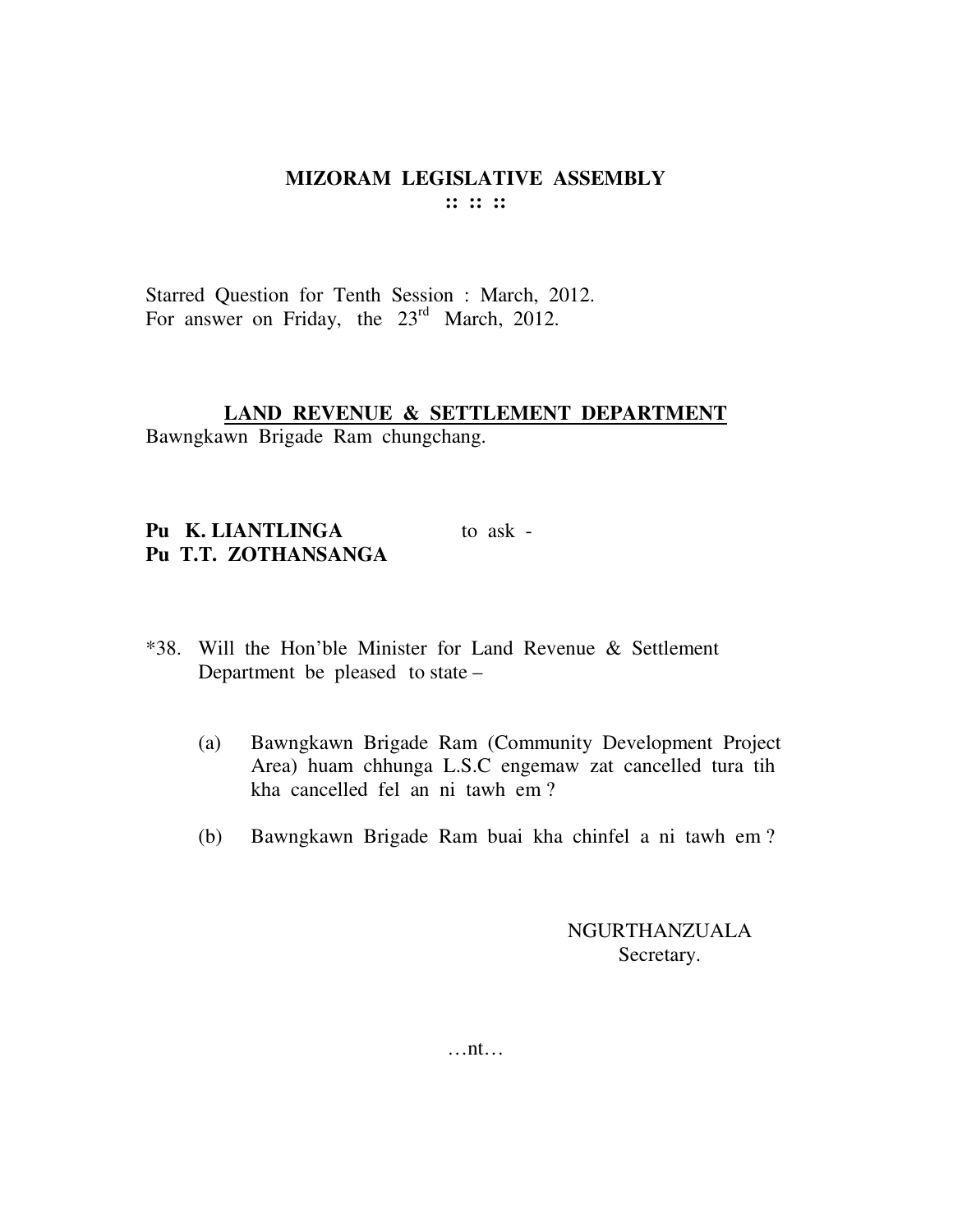Starred Question for Tenth Session : March, 2012 For answer on Friday, the 23<sup>rd</sup> March, 2012

## **RURAL DEVELOPMENT DEPARTMENT**

Tuipang BDO chungchang.

**Pu LALDUHOMA** to ask –

\*39. Will the Hon'ble Minister for Rural Development Department be pleased to state –

Tuipang BDO a hna atanga ban tak khan eng thil nge a tihsual?

NGURTHANZUALA Secretary

\*\*m\*\*